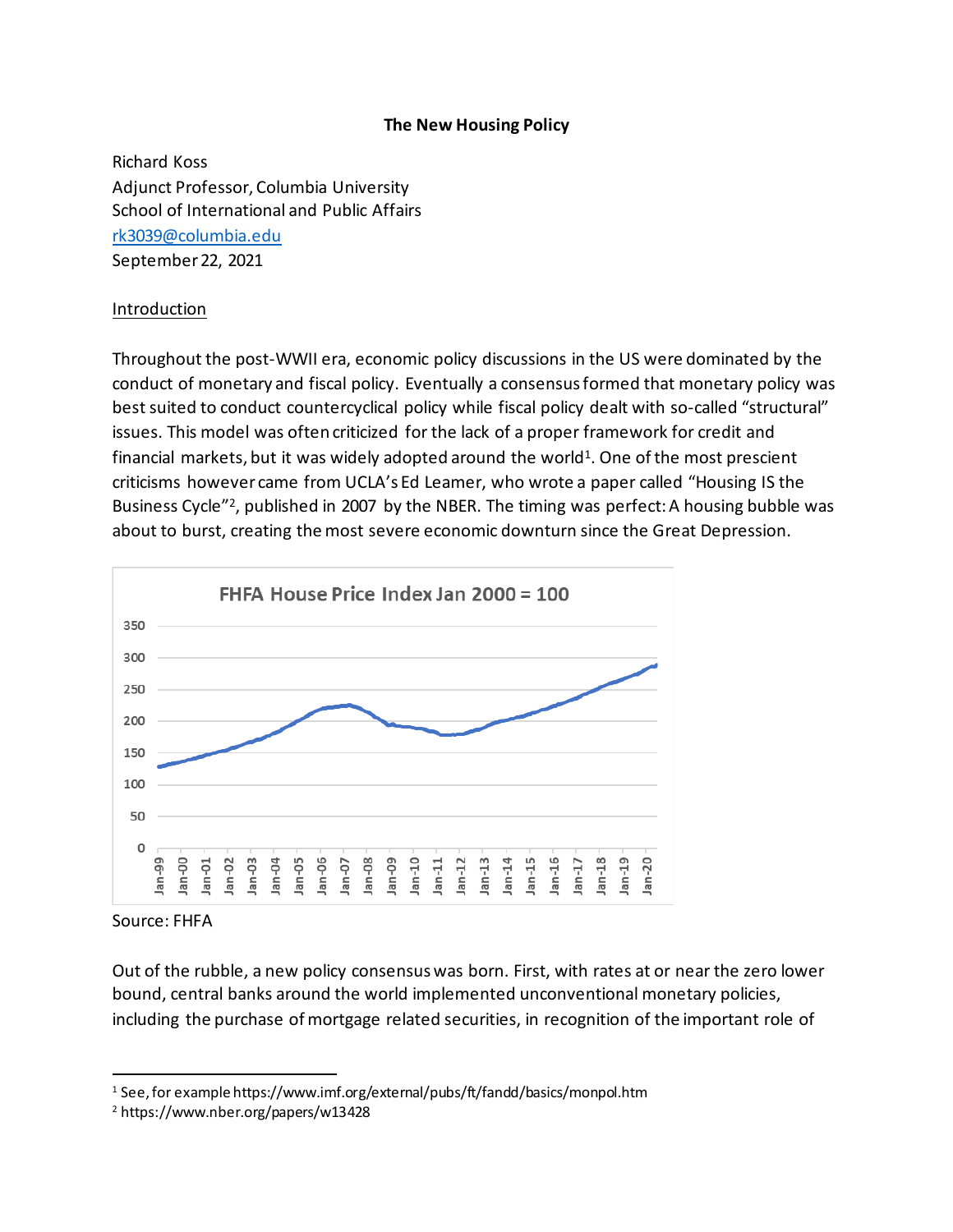housing in the Global Financial Crisis (GFC)<sup>3</sup>. In addition to fiscal and monetary policy, a new tool was adopted by policymakers: macroprudential policies. These policies were designed to avoid a repeat of the experience in the run-up to the GFC by limiting lending to credit-worthy borrowers and subjecting banks to rigorous stress-tests that would ensure that they had sufficient capital to cover losses in economic and market downturns.

A fine description of the new consensus following the GFC was presented by former IMF Deputy Managing Director Min Zhu at a conference at the Bundesbank in 2014 called "Housing, Financial Stability and the Economy"<sup>4</sup> . In his talk he laid out three principals:

- First, *housing is an essential sector of the economy but also one that has been the source of vulnerabilities and crises.*
- Second, *detecting over-valuation in housing markets is still more of an art than a science.*
- Third, *the policy toolkit to manage housing booms is still under construction*.

Policy intervention in the housing and housing finance markets had become part of the status quo, but experience was limited. As the decade of the 2010's drew to a close, some observers noted that the credit tightening implicit in macroprudential housing policy seemed to be falling most heavily on low income and minority households<sup>5</sup>.

34.0

 $32.0$ 

 $30.0$ 

 $280$ 

 $26.0$ 

 $24.0$ 





## Source: Freddie Mac, Recursion Source: US Census Bureau

White - Black Homeownership Rate (%)

# The Onset of the Covid-19 Pandemic

The unexpected arrival of a global pandemic once again sent shockwaves through the policy community. The policy response was quick and decisive. In particular, the Federal Reserve and other central banks around the world opened the policy spigots and prevented the kind of

<sup>3</sup> https://www.federalreserve.gov/newsevents/speech/bernanke20120831a.htm

<sup>4</sup> https://www.imf.org/en/News/Articles/2015/09/28/04/53/sp060514

<sup>5</sup> See for example https://www.urban.org/urban-wire/new-data-confirm-urgency-addressing-expiration-gse-patch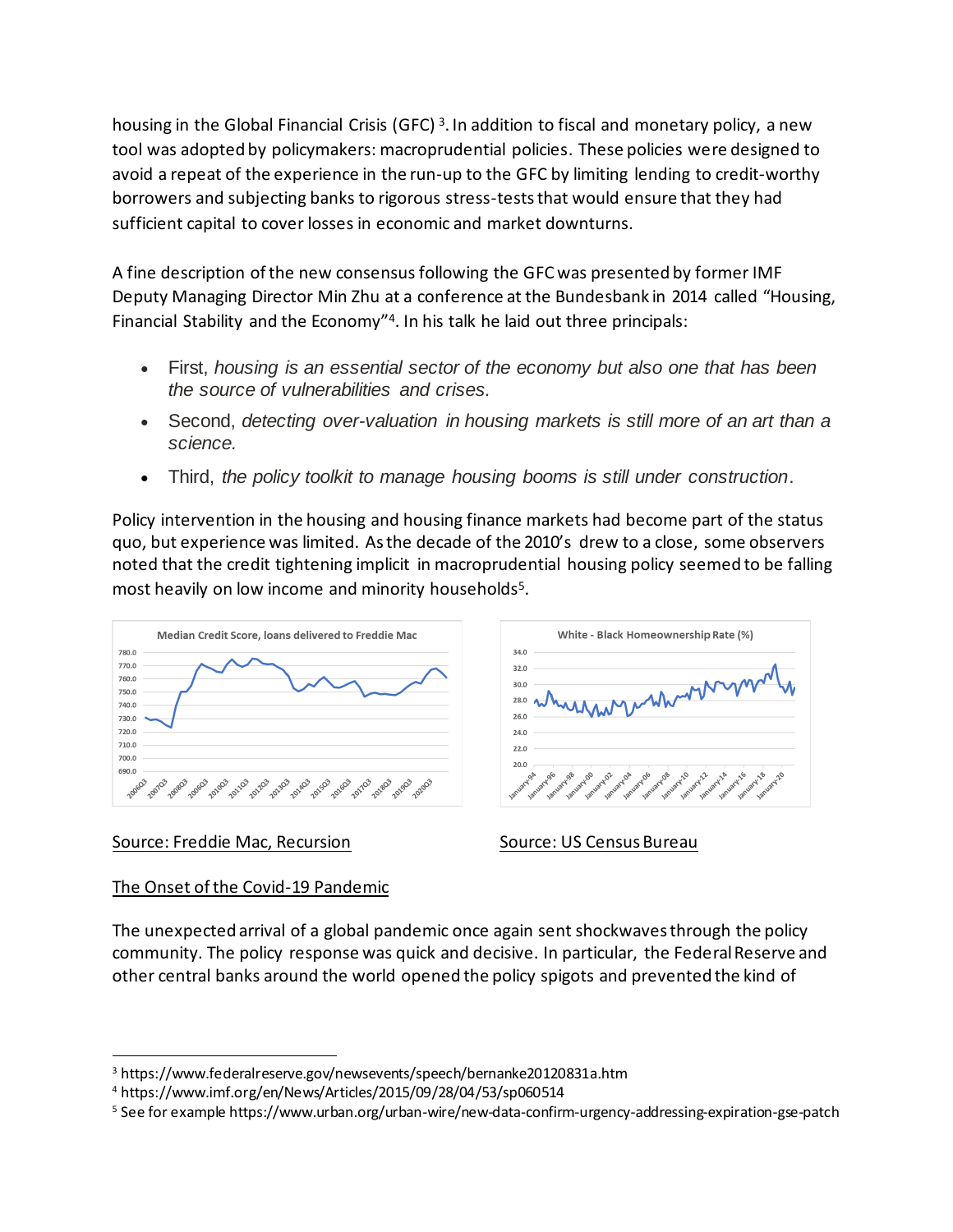liquidity squeeze that resulted in the financial crash that was the hallmark of the Global Financial Crisis (GFC). No banks of any size went under.

In addition, fiscal policy became far more aggressive than was the case after the GFC. All told, the recent example and lessons learned from the GFC likely prevented a worse outcome during this crisis. Consequently, as shown in the following chart, the outstanding balance of treasury securities ballooned to over \$20 trillion in 2020, from \$15 trillion in 2018.



#### Source: SIFMA

The main difference in the policy response from the GFC was the powerful bilateral support for the CARES Act. This amounted to a fiscal stimulus of over\$2 trillion, more than double the stimulus after the GFC. For the housing market, a key innovation was Covid-related forbearance. Millions of homeowners entered programs whereby their principal and interest payments would be deferred for a period up to 18 months. According to the Federal Reserve Bank of Philadelphia, 7.8 million borrowers have entered forbearance programs since the start of the program, and 1.76 million loans remained in such programs in early August<sup>6</sup>. The improvement is in line with the recovery in the labor market.

#### The New Housing Policy (NHP)

Even more than in previous downturns, the pandemic hit hardest on low-wage service sector workers<sup>7</sup> . The unprecedented coordinated monetary and fiscal policy response stabilized the economy and sent financial markets soaring, including the housing market. The breathtaking spike in home prices reflected three main factors: low interest rates, a lack of available supply

<sup>6</sup> https://www.philadelphiafed.org/consumer-finance/mortgage-markets/examining-resolution-of-mortgageforbearances-and-delinquencies-august-2021

<sup>7</sup> https://www.epi.org/publication/swa-2020-employment-report/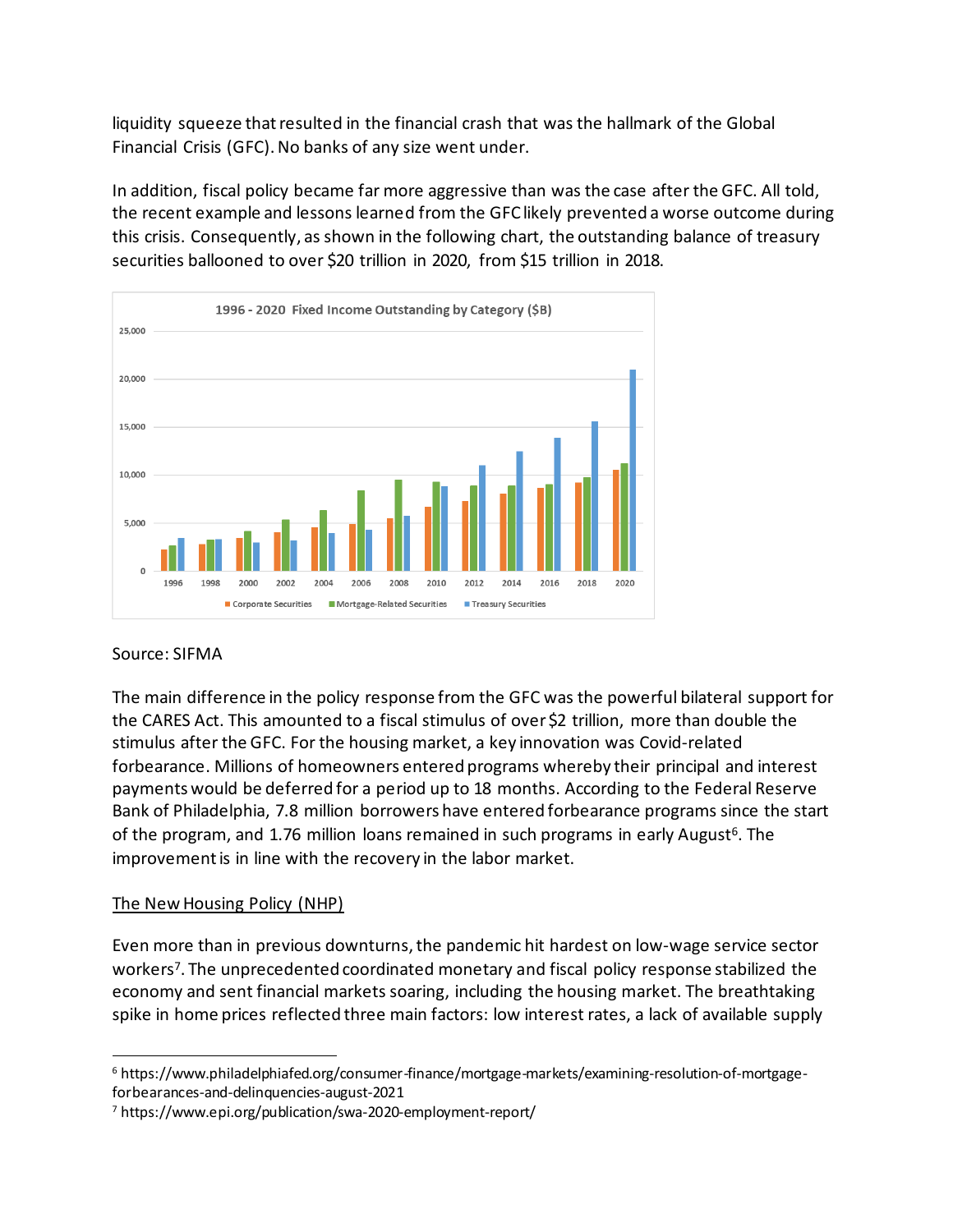and a desire to live in less densely populated areas encouraged by technology that enabled workers to easily work from home. Inequality trends in the US have been widening for many years<sup>8</sup>, but the onset of the pandemic and its great economic toll on low income and minority families combined with sharply higher home prices served to drive home the vast divide that exists in our society.



Source: FHFA, Freddie Mac

In 2019 median family wealth for homeowners was \$255,000 compared to \$5,900 for renters, a ratio of 35-1. This wealth gap is certainly much wider now<sup>9</sup>.

Broadly speaking, the New Housing Policy is designed to place as many households as possible into an ownership position and to support the basic right to safe and affordable housing<sup>10</sup>. This is, to cite Min Zhu, a policy toolkit that is still very much under construction. It is nothing less than a reformulation of traditional fiscal, monetary, and regulatory policies with this goal in mind. Housing is not just an essential sector; it is the primary tool for spurring economic and social development.

## **a. Fiscal Policy – Housing as Infrastructure**

From the first statements of his campaign, President Biden viewed housing policy as the centerpiece of his economic and social development agenda<sup>11</sup>. What this means in practice started to roll out on September  $1^{12}$  with a commitment to provide over 100,000 additional housing units to homeowners and renters affordable to low- and moderate-income borrowers

<sup>8</sup> https://www.stlouisfed.org/open-vault/2020/december/has-wealth-inequality-changed-over-time-key-statistics <sup>9</sup> https://www.federalreserve.gov/econres/scfindex.htm

<sup>10</sup> For a cogent view, see Raphael Bostic, https://www.atlantafed.org/news/speeches/2020/09/18/bostic-usingfinance-to-create-racial-equity

<sup>11</sup> https://joebiden.com/housing/

<sup>12</sup> https://www.whitehouse.gov/briefing-room/statements-releases/2021/09/01/fact-sheet-biden-harrisadministration-announces-immediate-steps-to-increase-affordable-housing-supply/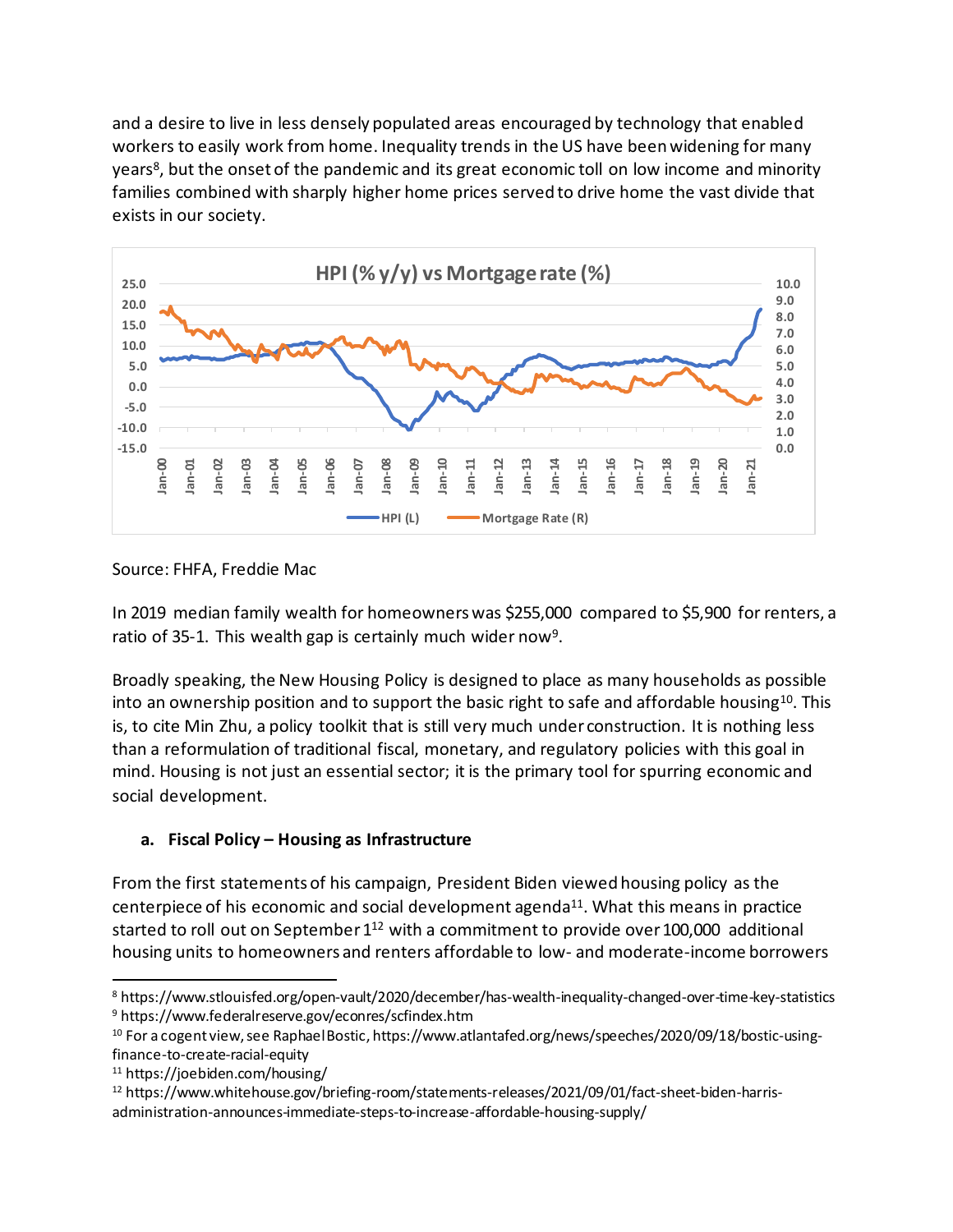over the next three years. This is seen as a first step towards a program that will create or rehabilitate over 2 million units, half to renters $^{13}$ .

# **b. Access to Housing and Credit**

Not all the NHP is directly connected to the Administration. On August 12, HUD and FHFA announced a historic agreement to coordinate their activities regarding the Fair Housing and Fair Lending Acts<sup>14</sup>. The Fair Housing Act was signed by President Lyndon Johnson on June 11, 1968, one week after the assassination of Dr. Martin Luther King. The Equal Credit Opportunity Act<sup>15</sup> was signed by President Gerald Ford on October 28, 1974<sup>16</sup>.

The Acts prohibit discrimination in the provision of housing or credit due to:

- [race or color](https://www.justice.gov/crt/fair-housing-act-1#race)
- [religion](https://www.justice.gov/crt/fair-housing-act-1#relig)
- [sex](https://www.justice.gov/crt/fair-housing-act-1#sex)
- age
- [national origin](https://www.justice.gov/crt/fair-housing-act-1#nat)
- [familial status,](https://www.justice.gov/crt/fair-housing-act-1#famil) or
- [disability.](https://www.justice.gov/crt/fair-housing-act-1#disability)

The Credit Act stipulates that discrimination can only take place based on creditworthiness. There is a great deal remaining to be done. Going after redlining and other overt forms of discrimination is not enough. The Fair Housing and Lending Acts identify three forms of discrimination

- Overt discrimination
- Disparate treatment: individual basis
- Disparate impact: practices that adversely affect one group of people more than others

Upon her elevation in June 2021 to the position of Acting Director at FHFA, Sandra Thompson noted that "…*today the Black-white homeownership gap is wider than it was in the 1960s, when lending discrimination based on race was still legal."*<sup>17</sup>

The policy spigots are now wide open. Two recent very significant developments are

<sup>&</sup>lt;sup>13</sup> For more detailed analysis se[e https://www.whitehouse.gov/cea/blog/2021/09/01/alleviating-supply](https://www.whitehouse.gov/cea/blog/2021/09/01/alleviating-supply-constraints-in-the-housing-market/)[constraints-in-the-housing-market/](https://www.whitehouse.gov/cea/blog/2021/09/01/alleviating-supply-constraints-in-the-housing-market/)

<sup>&</sup>lt;sup>14</sup> https://www.hud.gov/press/press\_releases\_media\_advisories/HUD\_No\_21\_121\_

<sup>15</sup> https://www.justice.gov/crt/equal-credit-opportunity-act-3

<sup>16</sup> https://www.justice.gov/crt/fair-housing-act-1

<sup>17</sup> https://www.fhfa.gov/Media/PublicAffairs/Pages/FHFA-Virtual-Listening-Session-Closing-the-Gap-to-Sustainable-Homeownership.aspx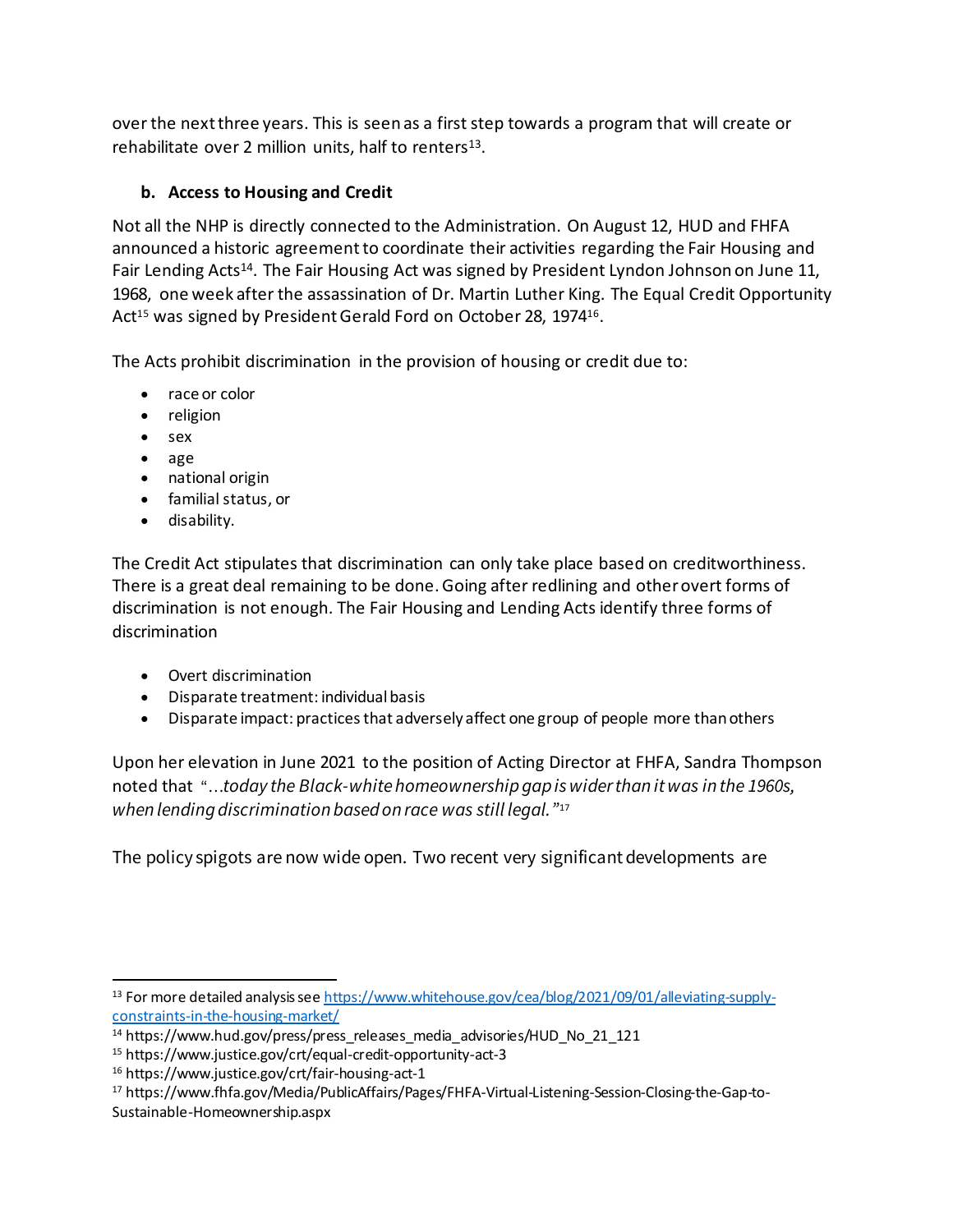- i. On Aug 11, Fannie Mae announced an innovative program to take rental history into account in its underwriting decisions 18. They estimate that 17% of applicants who did not receive a mortgage in recent years could have done so had rent payment been taken into consideration. In addition, they found that Black consumers identify insufficient credit score or credit history as their single biggest obstacle to getting a mortgage and do so at a much higher rate compared to white consumers (29% to 18%).
- ii. On September 7, the Federal Housing Finance Agency (FHFA) announced that the Government Sponsored Enterprises (GSE's) Fannie Mae and Freddie Mac will have to produce Equitable Housing Finance Plans by the end of the year. The plans will identify and address barriers to sustainable housing opportunities, including the Enterprises' goals and action plans to advance equity in housing finance for the next three years<sup>19</sup>. Acting Director Thompson stated that these plans "...can responsibly reduce the racial and ethnic disparities in homeownership and wealth that still exist today."

#### C. **Bank Regulation**

The Community Reinvestment Act (CRA) was passed in 1977, giving regulators the responsibility to ensure that financial institutions meet the credit needs of moderate- and low-income communities in which they serve. Violations of the Fair Lending and Fair Credit Acts ae considered in these evaluations.

The three regulators are:

- Federal Reserve (FED)
- Office of Comptroller of the Currency (OCC)
- Federal Deposit Insurance Corporation (FDIC)

In December 2020, the Fed released a notice indicating its intention to modernize the regulations under the CRA, and on July 20, the three agencies announced their intention to coordinate their activities. In a speech in Chicago in December 2020, Fed Governor Lael Brainard said "*First and foremost, the CRA should focus on addressing credit disparities and financial inclusion in low- and moderate-income and minority communities to fulfill its core purpose"* 20 *.*

<sup>18</sup> https://www.fanniemae.com/newsroom/fannie-mae-news/fannie-mae-introduces-new-underwritinginnovation-help-more-renters-become-homeowners

<sup>19</sup> https://www.fhfa.gov/Media/PublicAffairs/Pages/FHFA-Announces-Equitable-Housing-Finance-Plans-for-Fannie-Mae-and-Freddie-Mac.aspx

<sup>20</sup> https://ww.federalreserve.gov/newsevents/speech/brainard20201201a.htm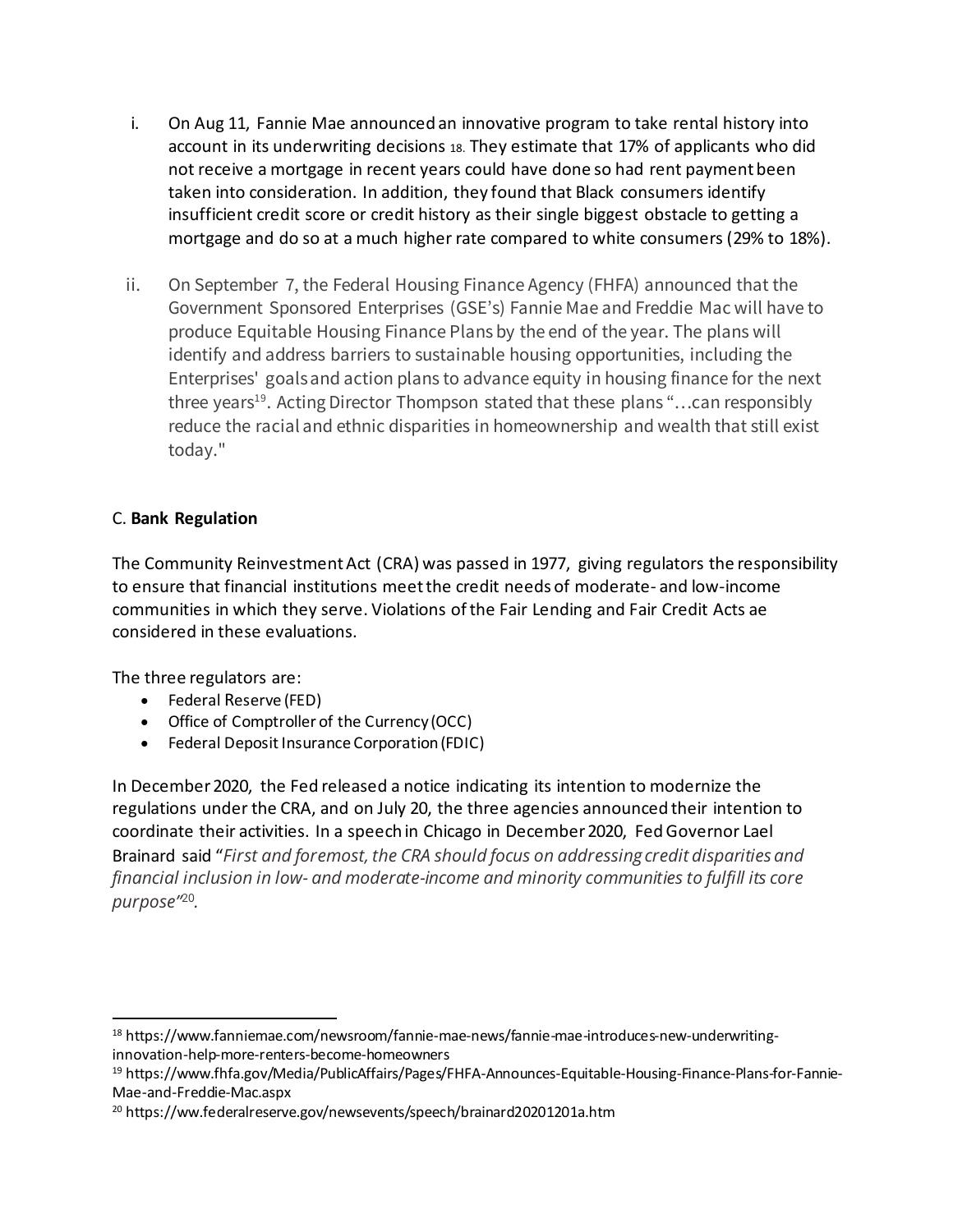#### Conclusions and the Road Ahead

The onset of the Covid-19 Pandemic not only triggered a massive cyclical policy response but also served to shine a bright light on growing disparities in economic wealth among different segments of our society. A strong set of consistent principles across numerous agencies have been established regarding the goals of what is called "The New Housing Policy". However, details about implementation are scarce, or, as yet nonexistent. To achieve the desired ends, a variety of roadblocks will have to be addressed.

## **1. Coordination**

Unlike fiscal and monetary policy, housing policy is spread out over numerous agencies. These include HUD, FHFA, US Treasury, the Federal Reserve, OCC, FDIC, CFPB, Financial Stability Oversight Council (FSOC) and many more. While recent developments have given the President more opportunity to influence some of these agencies, differing views and reporting lines sets the stage for dissonance in policymaking and muted outcomes. For example, a recent announcement by FHFA that it intends to encourage Fannie Mae and Freddie Mac to provide more liquidity to low- and moderate-income borrowers places it in the traditional lending space occupied by FHA.

A particular issue is the growing share of nonbanks in the mortgage markets. These institutions' primary regulators are state financial agencies, with widely varying goals and levels of expertise.



Source: Ginnie Mae, Recursion

## **2. Data Availability**

An increasingly popular adage is that "Data is the oil of the 21st century." Housing and housing finance data are massive, with tens of millions of loans outstanding across tens of thousands of financial and real housing sector organizations. Government and agency disclosures are becoming increasingly more detailed, but a great deal of information, particularly sourced from